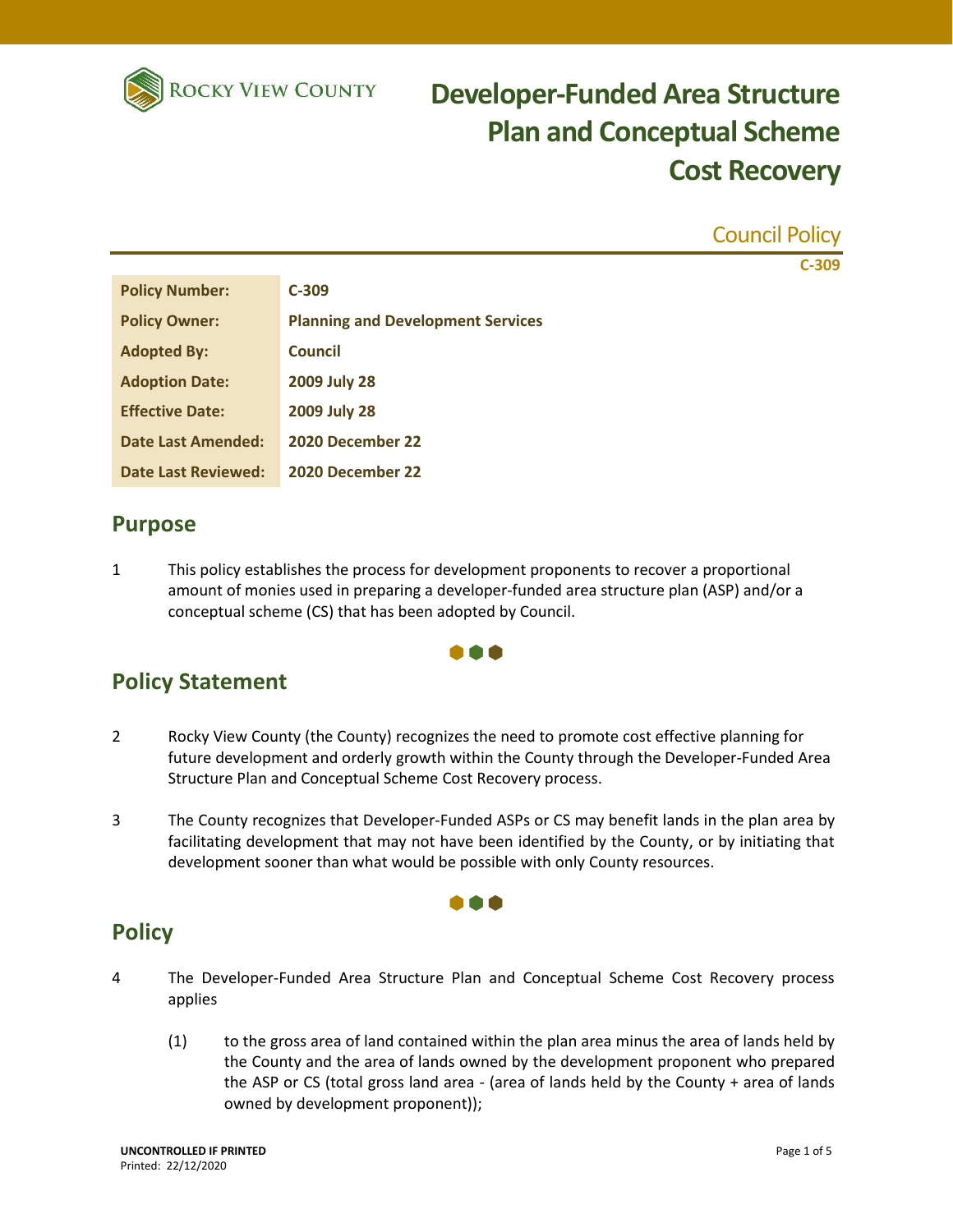

Council Policy **C-309**

- (2) to lands contained within an approved subdivision or development permit, that was facilitated by an adopted ASP or CS, and only if those lands receive a demonstrable benefit from the ASP or CS, as determined by the subdivision/development authority; and
- (3) only once to the benefitting lands contained within the plan area.
- 5 This policy applies only to a developer-funded ASP and/or a CS adopted by Council.
- 6 Council evaluates applications for cost recovery on a case-by-case basis and applies this policy at its discretion.
- 7 The County and development proponent enter into a Cost Recovery Agreement after Council passes a resolution to apply this policy to the adopted ASP or CS.
- 8 The development proponent provides the County with receipts for all costs associated with preparing an adopted ASP or CS, and applies for cost recovery as outlined in this policy and procedure 309. Costs eligible for recovery include, but are not limited to
	- (1) planning costs for policy drafting, public engagement, research, and agency/intermunicipal discussions; and
	- (2) technical costs for preparing all relevant studies (e.g. transportation, servicing, fiscal analysis, stormwater, environmental and geotechnical) that demonstrate the feasibility and impacts of the proposed land use strategy.
- 9 The maximum amount recoverable by the development proponent within a Cost Recovery Agreement is the lesser of the following:
	- (1) \$300,000; or
	- (2) the total costs incurred by the development proponent for preparing the adopted ASP or CS, minus the costs attributed to the development proponent's own lands (calculated on a per acre basis).
- 10 Owners of benefitting lands shall pay costs to the County, in accordance with the Cost Recovery Agreement signed by the County and development proponent (or their representative), as a condition of a subdivision or development permit approval, and at the discretion of the subdivision or development authority, as applicable. Costs are generally calculated on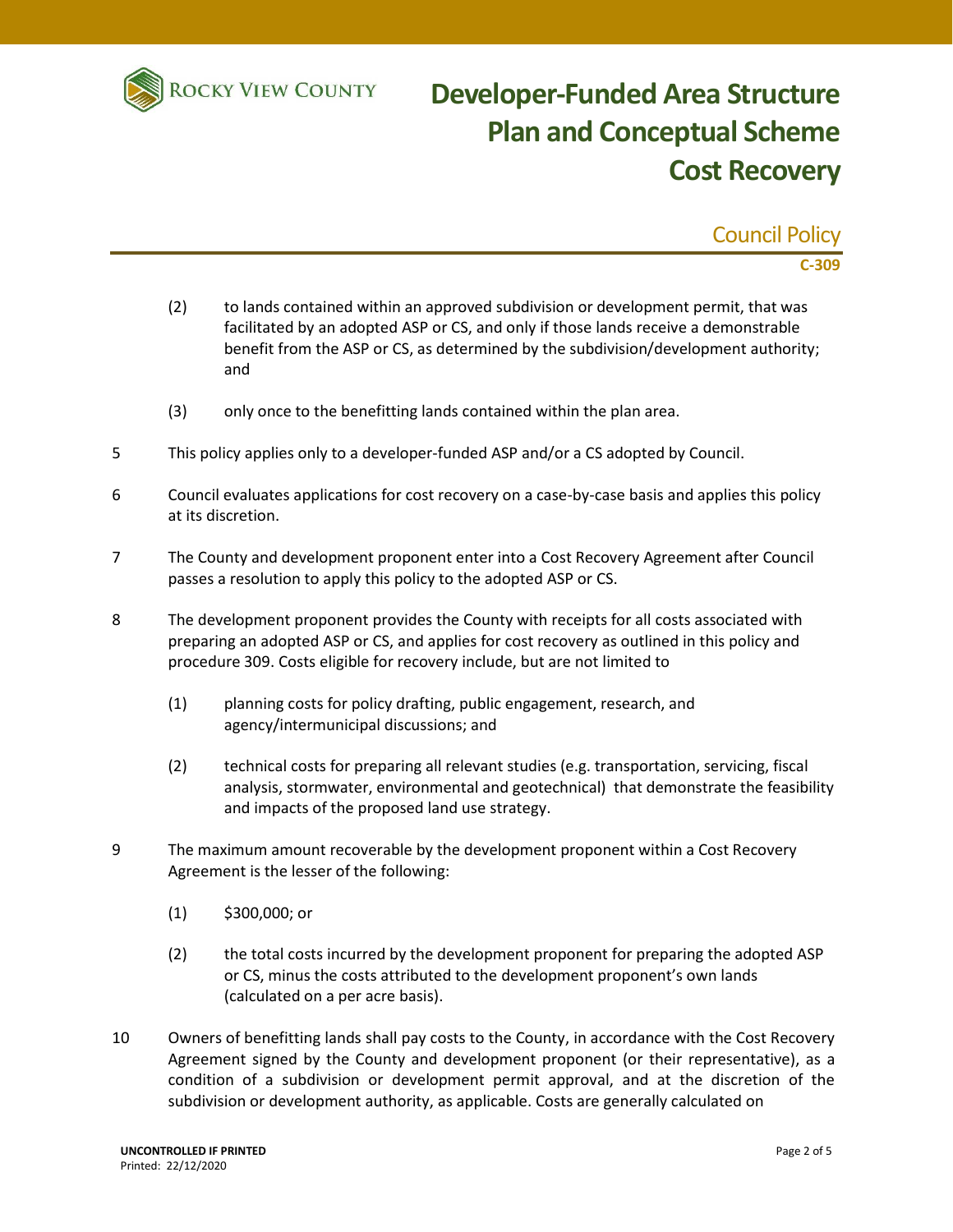

Council Policy **C-309**

- (1) the gross area of the subdivided lands, or the footprint of a development approved within the development permit; and
- (2) the amount that these lands contribute to the overall benefitting land area, as defined within the Cost Recovery Agreement.
- 11 ASP and CS Cost Recovery Agreements are valid for 20 years from the date Council adopted the ASP or CS and are considered terminated after this period.
- 12 If a development proponent does not receive the full amount of cost-recovery fees due to a lack of development, the County is not responsible for paying recovery fees for lands that remain undeveloped in the plan area.
- 13 Interest does not apply to the calculated total amount owing in the Cost Recovery Agreement.
- 14 Any ASP or CS Cost Recovery Agreement is bound to the agreement holder and not to titled lands.
- 15 All ASPs and CS shall be within the current boundaries of Rocky View County to qualify for cost recovery under this policy. Land withdrawn from the boundaries of Rocky View County will no longer be subject to the policy and procedure and the applicable Cost Recovery Agreement.
- 16 Once submitted and accepted by the County, the ASP or CS Cost Recovery Agreement is not reviewed, re-evaluated, or amended to accommodate costs previously unaccounted for.

 $\bullet \bullet \bullet$ 



#### **References** Legal Authorities

Related Plans, Bylaws, Policies, etc.

- Rocky View County *Master Rates Bylaw* as amended or replaced from time to time.
	- Rocky View County Policy C-322, *Area Structure Plan Priority*
- Related Procedures Rocky View County Procedure-309 *Developer-Funded Area Structure Plan and Conceptual Scheme Cost Recovery*
- Other **n/a** and a set of the set of the set of the set of the set of the set of the set of the set of the set of the set of the set of the set of the set of the set of the set of the set of the set of the set of the set of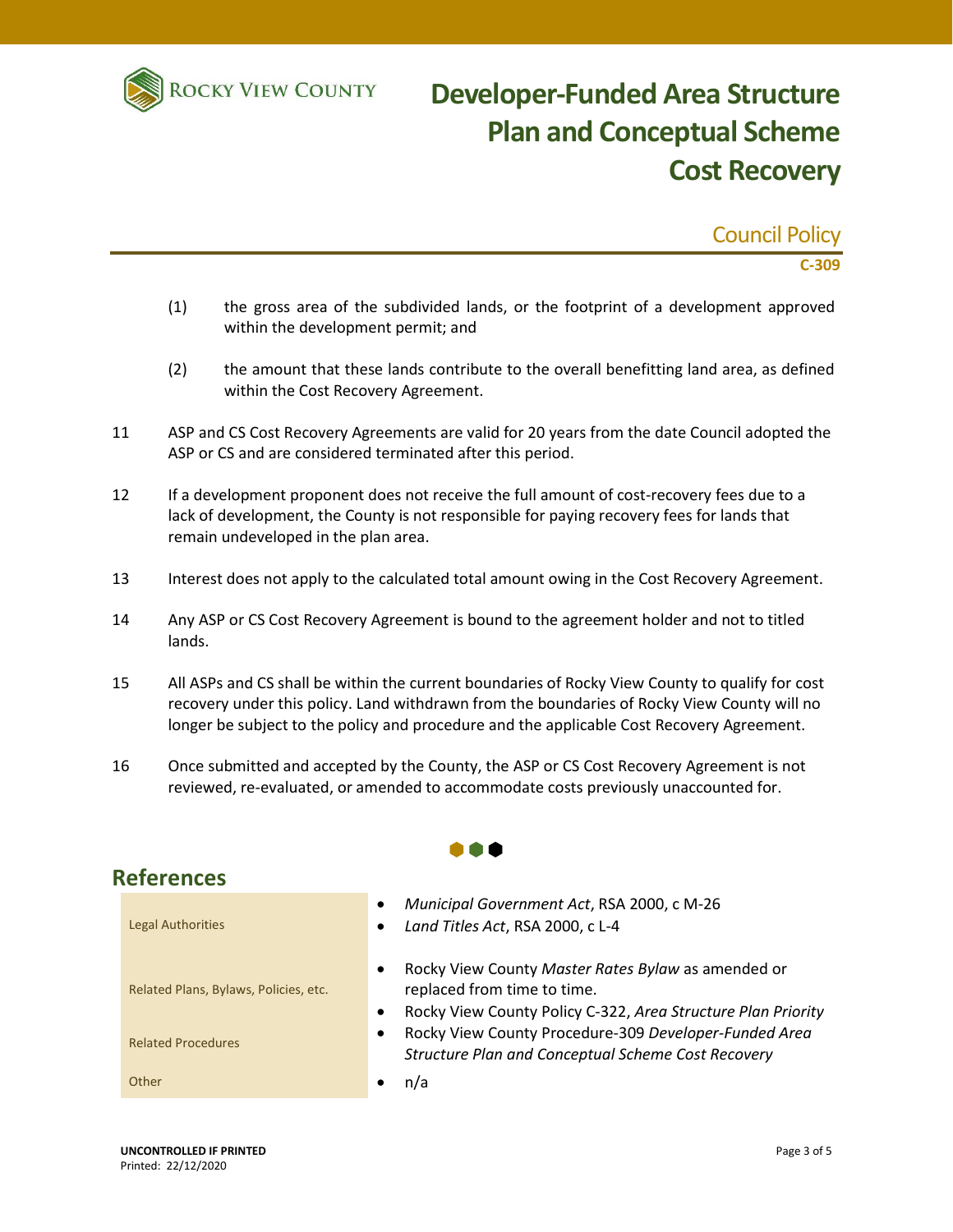



- 17 In this policy
	- (1) "agreement holder" means the signatory of the Cost Recovery Agreement. The intended agreement holder may be the development proponent or an authorized person acting on their behalf;
	- (2) "Area Structure Plan (ASP)" means the planning documents prepared, in accordance with the Municipal Government Act, and technical studies/reports which have been prepared to provide policy guidance in the event of future applications for redesignation, subdivision, and development for the specific grouping of lands identified within the plan area, excluding County owned lands or lands that are under the direction, control, and management of the County;
	- (3) "benefitting lands" means all parcel(s) of land in the plan area, excluding County owned lands or lands that are under the direction, control, and management of the County, and are not lands held by the development proponent and have not contributed to the costs associated with preparing the adopted ASP or CS;
	- (4) "conceptual scheme (CS)" means planning documents and technical studies/reports which have been prepared to provide policy guidance in the event of future applications for redesignation, subdivision, and development for the specific grouping of lands identified within the plan area, excluding County owned lands or lands that are under the direction, control, and management of the County;
	- (5) "Cost Recovery Agreement" means the agreement that is signed by the development proponent responsible for the costs associated with preparing the adopted ASP or CS identifying the recoverable costs on a per acre basis to be applied to the benefitting lands;